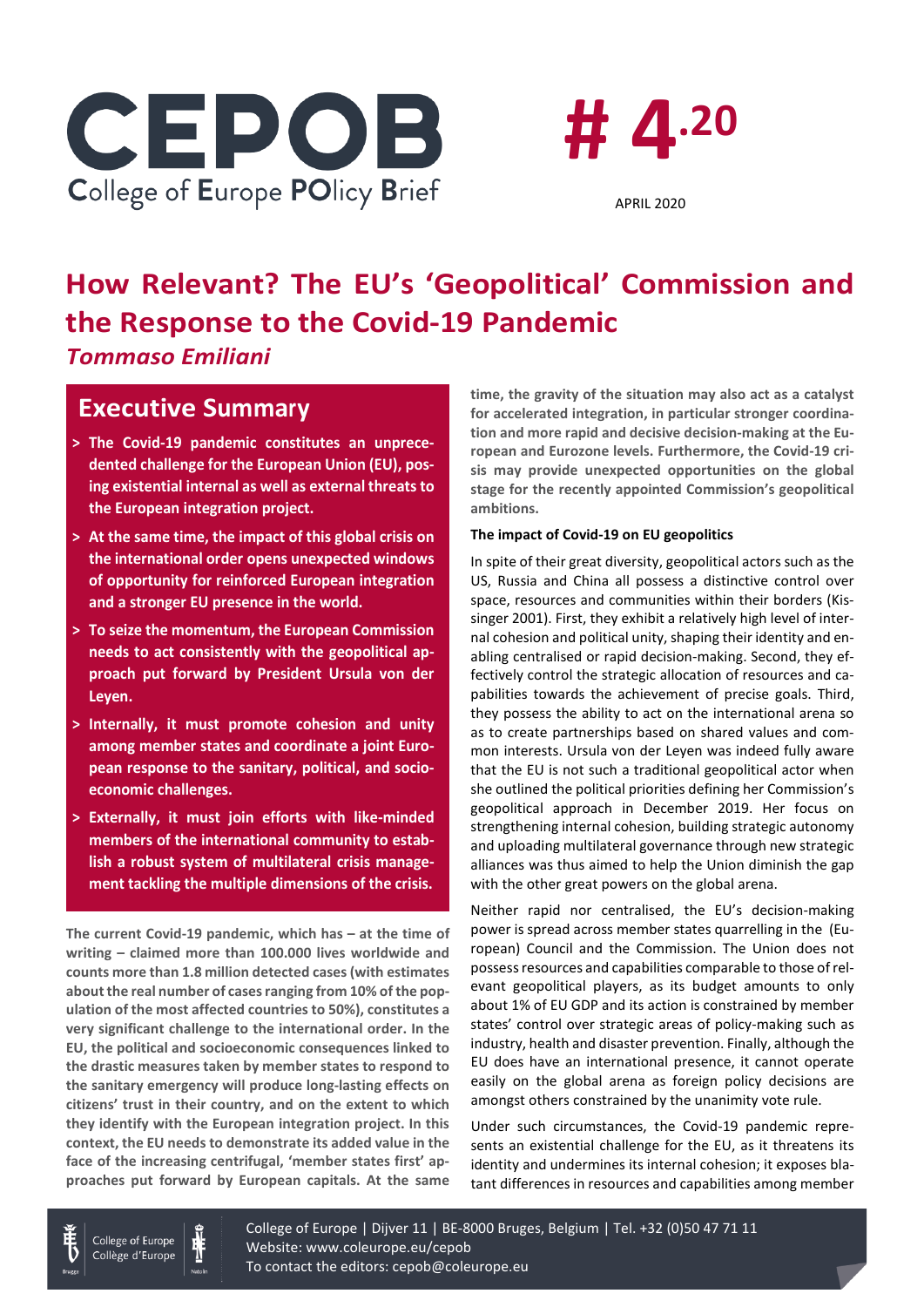states; it also reshapes the power distribution in the international arena, as commitment to cooperation among longstanding 'partners' seems to be crumbling.

However, this policy brief argues that it is exactly because the EU is not a fully-fledged geopolitical actor that the Covid-19 crisis provides a unique opportunity to shape its geopolitical profile. The Commission's approach to this crisis must be holistic and focus on increasing the EU political system's coordination and the policy coherence between internal and external policies to tackle the multi-dimensional challenges posed by the pandemic.

### **The EU's political system: solidarity means coordination**

At member states' level, the early impact of the Covid-19 outbreak has caused a remarkable return of assertive discourses on the urgency to protect the 'national interest'. This produced an uncoordinated reaction that has not only hurt the Commission's authority and perceived legitimacy but also reduced the effectiveness of member states' sovereign policies, for instance with regard to the purchase of medical equipment on the global market. The Commission's lack of preparedness and inability to contain member states' unilateral reactions to the spread of the virus, including bans on intra-EU exports of face masks and arbitrary suspensions of the Schengen agreement, prompted angry remarks on the complete absence of 'European solidarity' by leaders in the Member States most affected by the pandemic (Reuters 2020).

The EU recognises solidarity as a fundamental principle. It is inscribed in Art. 2 of the Treaty on the European Union (TEU), occupies an entire chapter of the EU Charter of Fundamental Rights and is given practical application through the clause enshrined in Art. 222 of the Treaty on the Functioning of the European Union (TFEU). However, in the absence of a clear definition of what constitutes solidarity, much of the responsibility for shaping the principle lies with the member states. As such, it is fundamental for the Commission to help operationalise this principle through its effective coordination of member states' action.

A task force of five Commissioners has been established to tackle interconnected issues such as crisis management, health, border management, mobility and economy (European Commission 2020b). On the basis of the work of this task force, the Commission has already achieved a number of important results: it managed to obtain the lifting of the export ban on medical supplies from France and Germany (by threating with infringement procedures); it prescribed the closing of EU external borders while also proposing green lanes to guarantee the circulation of essential goods; it promoted a fine-tuning of the EU public discourse on the response to Covid-19, as showed by the radical change in European Central Bank President Lagarde's rhetoric (Arnold 2020); and it put forward joint voluntary tender procurements to purchase sanitary equipment from outside the EU (European Commission 2020c).

While progress has indeed been made towards a more efficient distribution of the efforts at EU level, there is still work to be done to provide a comprehensive response to the pandemic. As the economic and political shocks pose an imminent threat to the survival of the European integration project, a truly geopolitical approach by the Commission should first and foremost focus on enhancing the cohesion of the EU political system and facilitating an agreement among member states on the policy tools most suitable to face the crisis.

*Policy recommendation 1:* The Commission should step up its efforts to broker an agreement on the Multilateral Financial Framework (MFF) among member states. Discussions over the new MFF were already stalling before the pandemic due to the hole Brexit left in the EU purse. Covid-19 has now made certain elements of the Commission's proposal obsolete. As the EU risks to not dispose of an agreed budget for 2021, the Commission' President – in cooperation with European Council President Charles Michel – needs to, first, help promote a consensus at the European Council level to provide temporary financial resources until a new MFF is agreed upon and, second, put forward a new budget proposal encompassing the measures needed to address the new emergency. The task is admittedly hard, as member states will need to be convinced to increase their contributions. However, the Commission can take account of the experience of the Covid-19 crisis and channel needed investments into priority areas such as clean energy, climate adaption and AI technologies. This would represent a considerable leap in the achievement of President von der Leyen's sectorial priorities, and would also reinforce the Commission's geopolitical profile. In the face of adversity, and while major powers might make other choices, the EU would invest smartly to promote its strategic priorities.

*Policy recommendation 2:* The Commission needs to succeed in brokering a satisfactory deal on the financial instrument most suitable to fund economic recovery efforts, for all Eurozone members. Although a general agreement on the size of the instrument seems to be emerging at the Eurogroup level, the very vague wording of such "recovery fund" reveals that member states are still cultivating strategic ambiguity in their understandings of the nature of the instrument (Smith-Meyer 2020) .

The experience of post-financial crisis management shows that the EU cannot afford member states' half-hearted commitment to major policy plans, as this hinders the long-term integration process. Therefore, the Commission needs to make sure that a final compromise reflecting a clear, truly common vision of the EU response is reached at the level of heads of state. To this extent, Brussels needs to mediate between the countries with the most power of attraction in each camp: France, for the states advocating for the creation of eurobonds (or 'coronabonds'), and Germany, for the states pushing for the use of credit lines under the existing intergovernmental European Stability Mechanism. Brussels' best chance to succeed lies in the Commission's ability to frame





How Relevant? The EU's 'Geopolitical' Commission and the Response to the Covid-19 Pandemic © Tommaso Emiliani  $CEPOB # 4<sup>.20</sup> (April 2020)$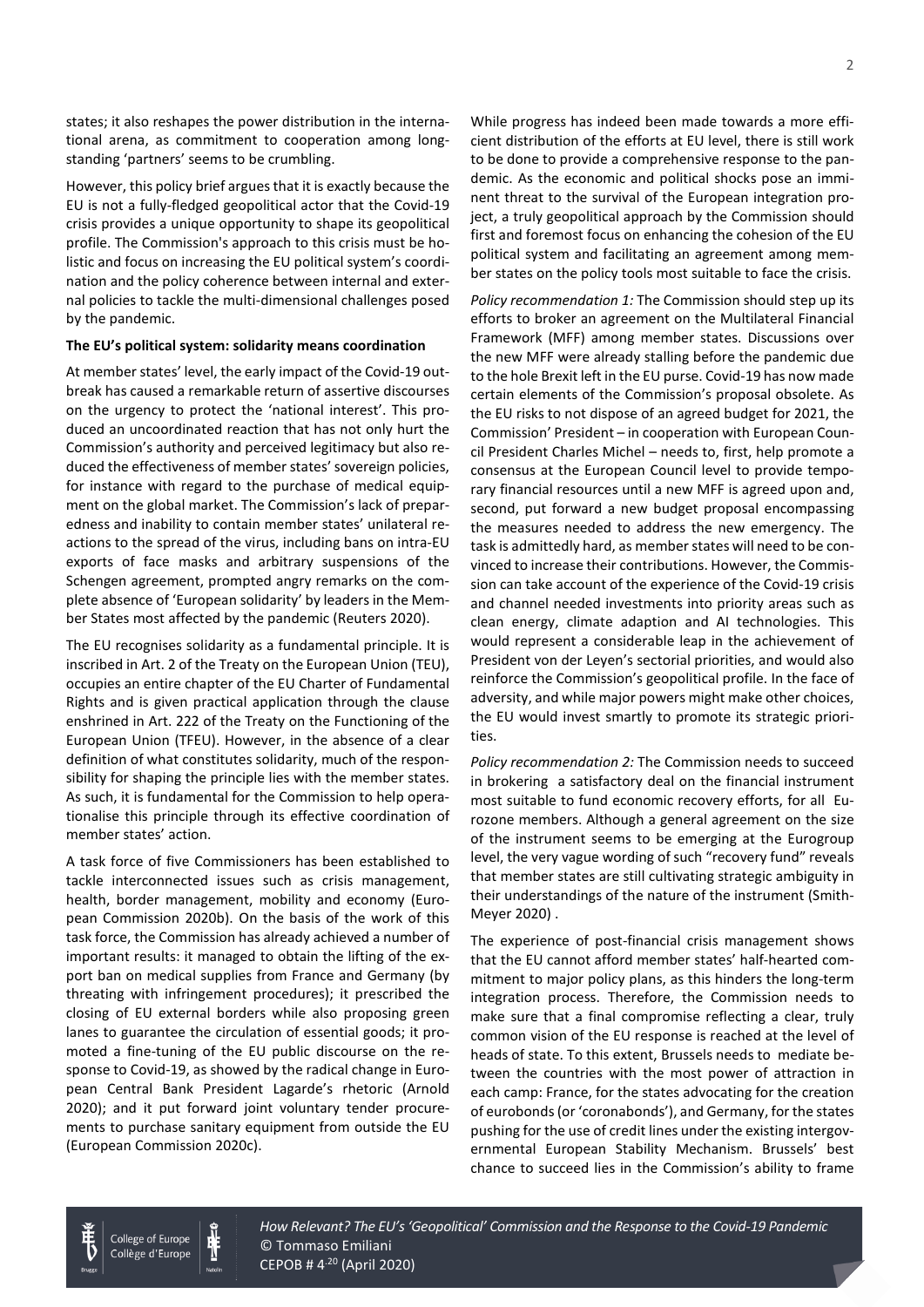European solidarity as member states' enlightened self-interest, as all EU countries have a clear stake in avoiding a new 'sovereign debt crisis' which would expose highly indebted countries to foreign powers' takeover of European strategic assets. The challenge is significant, but should a compromise be found, the Commission would have contributed to boosting the resilience of the EU's political system, paved the way for a Fiscal Union and laid the foundation for a considerably stronger political EU on the internal and external stages.

#### **The policy level: 'whatever it takes' is not 'whatever we can'**

President von der Leyen has pledged an unlimited support to member states hit by the pandemic that reminisces former ECB President Mario Draghi's 'whatever it takes' approach to save the Eurozone during the 2008-09 financial crisis (Zalan 2020). The current crisis is set to produce a harsh impact on EU economy both on the demand and supply sides, as factories remain closed, strategic supply chains are disrupted, workers lose jobs and purchasing power, and consumers cannot spend their money. In the economic realm, the Commission has initiated, with the ECB and the European Investment Bank (EIB), a mix of fiscal flexibility and quantitative-easing measures. These include the temporary relaxation of its flagship competition rules on state aid and the triggering of the 'escape clause' allowing members to contravene Stability and Growth Pact (SGP) limitations on deficit; a €750 billion ECB investment in bond purchases to calm down sovereign debt markets; a €40 billion support to small- and medium-sized enterprises by the EIB; a €100 billion temporary insurance scheme to protect jobs at risk; and the commitment to create an "innovative financial instrument" to grant favourable credit lines for member states in need (European Council 2020).

In the public health sector, the Commission has pledged up to €37 billion to support national health care systems and other vulnerable parts of economies through the "Corona Response Investment Initiative". It has also activated, through its Civil Protection Mechanism, the rescEU mechanism aimed at stocking and rapidly deploying medical supplies to MSs in need. Finally, in order to urgently support Research and Innovation, the Commission has pledged to mobilise €140 million of public and private funding for promising research projects on vaccines, diagnosis and treatment of Covid-19, including €80 million aimed at financing the work of the German pharmaceutical firm CureVac, which has been subject to a purchase bid by the US administration in the early days of Covid-19's arrival to Europe (European Commission 2020a).

In spite of the Commission's proactive engagement, however, limited competences in areas particularly relevant to the current crisis substantially constrain the scope of Brussels' intervention. EU supporting competence in tax and fiscal policies does not allow for much more than the suspension of the SGP. Furthermore, the problem of the dubious sustainability of large sovereign debts remains and cannot be addressed by escape clauses or loans at favourable interests only. Regarding health policy, if EU shared competence in areas of shared safety concerns (Arts. 4(2) and 168 TFEU) allows for the deployment of instruments such as rescEU, overall supporting competence does not allow defining health policies or organising the provision of medical care. While the policy toolkit available to the Commission to tackle the crisis is limited, Brussels should start immediately building resilience measures needed to sustain EU recovery and better prepare for the next shocks to come. To do so, it is necessary to place the need to invest in and protect the production and stockpile of critical assets at the centre of the political debate.

In geopolitical terms, enhancing EU capabilities resonates with the Commission's ambition to decrease Europe's structural dependence on external actors for the provision of goods and fundamental services. China's control over the production of facemasks and the political leverage it exerts through its exports are clear examples of the weaknesses the new EU Industrial Strategy seeks to address (European Commission 2020c). Current shortages of essential medical equipment across the EU highlight the relevance of the Commission's approach to strategic autonomy in order to minimise similar risks in the future.

*Policy recommendation 3:* The EU should include in its list of critical assets – currently featuring critical materials and technologies, food, infrastructure and security – those chemical and industrial components needed to produce essential medical equipment. A targeted intervention aimed at shortening strategic supply chains currently disrupted by the lockdowns of factories around the world should be coupled with a broader reflection on the risks associated with structural interconnectedness of the EU's production system with actors who may make geoeconomic use of chain clustering across critical supply and value chains. Rather than pursuing an impossible autarky or complete decoupling from other major powers, strategic autonomy should allow the EU to diversify its dependencies and balance foreign influence on its member states.

*Policy recommendation 4:* in the medium term, strategic industrial autonomy can only become a serious objective if the Commission manages to lock in member states' commitment to complete the Single Market, notably through the Capital and Banking Union and an increased role of the euro as international currency. With this, the EU would be well-equipped to resist the 'weaponisation' of trade and the financial sector by global powers. In the context of the post-Covid-19 reconstruction efforts, it is particularly important that the Commission works towards the reinforcement of the Foreign Investment Screening regulation to avoid the acquisition of member states' strategic assets by third countries, as observable during the post-financial crisis period with Chinese investments in Southern Europe (Hackenbroich 2020). The completion of the Single Market would provide the Commission with a strategic asset in its geopolitical action. It would make the EU more resilient vis-à-vis foreign economic pressure. It would also represent a step forward for the resolution of many of the external crises the EU is currently facing, such as



College of Europe Collège d'Europe How Relevant? The EU's 'Geopolitical' Commission and the Response to the Covid-19 Pandemic © Tommaso Emiliani  $CEPOB # 4<sup>.20</sup> (April 2020)$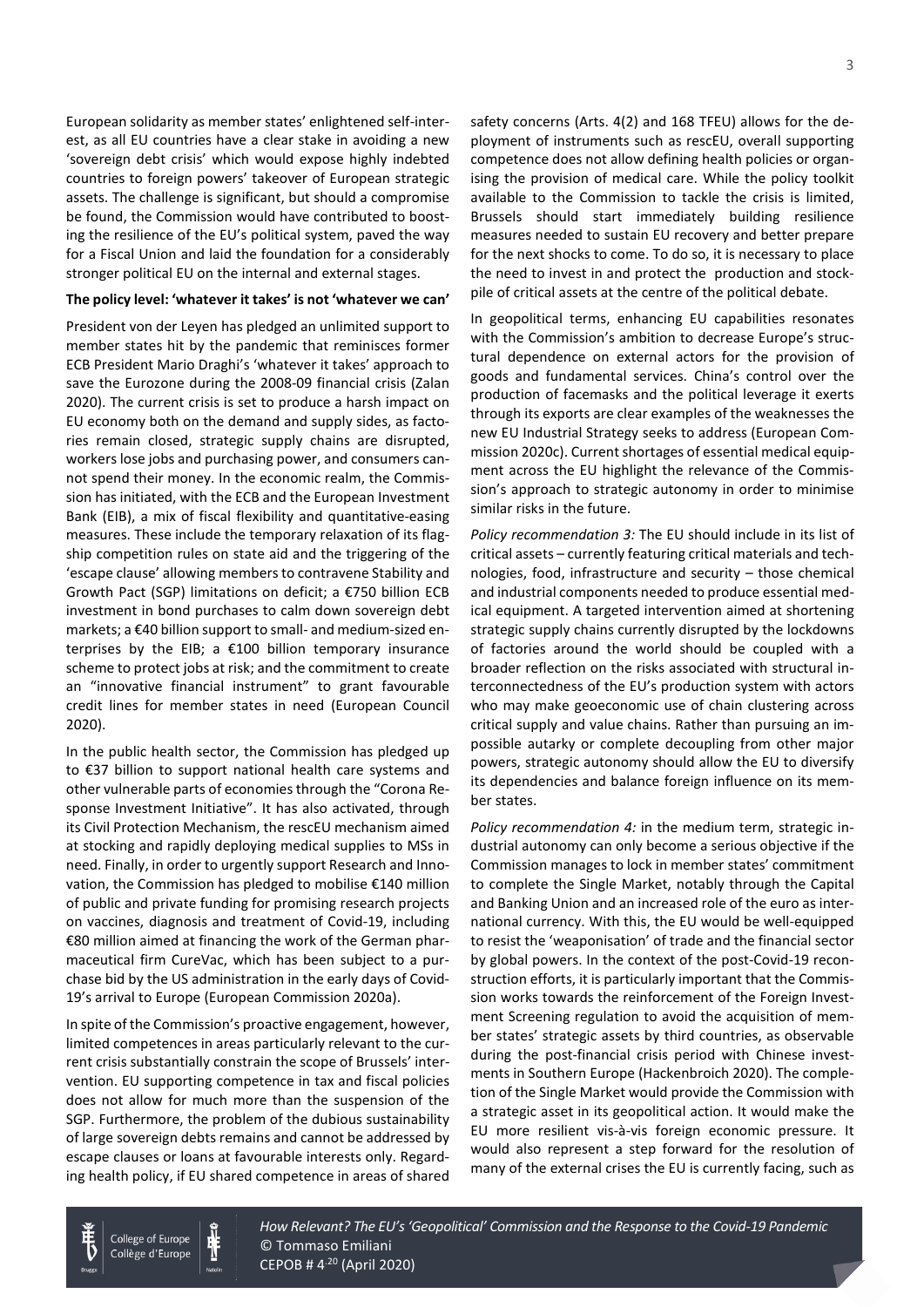US secondary sanctions in the framework of the Iran deal and the North Stream 2 pipeline; the EU-US tariff war; and the Huawei debate with China. Additionally and more generally, it would provide a competitive edge for EU foreign policy. A stronger euro and a more solid financial sector would in fact help increase the number of transactions and the overall prosperity of the Eurozone economy.

## **The international level: constructive engagement vs. isolationism & authoritarian governance**

The international dimension of the Covid-19 pandemic represents a grim paradox. On the one hand, effective global action to tackle the virus and limit its economic effects can only be fostered through transparent communication, proactive cooperation and an objective assessment of global interdependence. The forecasts on the spread of the virus produced by the World Health Organisation (WHO), for example, are only as accurate and useful as the voluntarily provided data by countries around the world; the global search for an effective vaccine will only be successful if the experiments of Chinese scientists can be studied by French doctors and replicated by American researchers; the provision of international humanitarian aid is all the more important as countries which exported critical equipment yesterday find themselves in need of foreign imports of that same equipment today.

On the other hand, the two main geopolitical actors refuse to play according to these rules. Trump's 'America First' approach is now a synonym for the US' unilateral behaviour in international relations. Whereas once upon a time the former hegemon launched a Marshall Plan to relieve Europe from the economic hardships of the war, now the US attempt to buy out a German pharmaceutical firm to acquire exclusive rights of production over the Covid-19 vaccine in development. The US government has also proved unreliable in communicating the emergency, as demonstrated by President Trump's early downplaying of the pandemic, or the various labelling of Covid-19 as the "Chinese virus", "Wuhan virus", "a killer with an Iranian accomplice", and "a foreign virus seeded by European travellers" (Bennett 2020).

China, on its side, has engaged in a massive operation of cover-up of data over the magnitude of the outbreak originating in Wuhan. By silencing whistle blowers and withdrawing evidence from the WHO, China has shown the dark side of that authoritarian rule that the Chinese propaganda machine is trying to portray as an effective model of governance for its success in containing the spread of the virus through strict controls and limitations of fundamental rights (Walsh 2020).

The current crisis reinforces patterns that have been defining the global arena for some time now. On the one hand, the EU's reliance on transatlantic relations is now more than ever questioned by a US administration that frames its European outlook in terms of leverage exerted through transactional exchanges rather than as the strategic alliance sought in Brussels. On the other hand, China's global ambitions are made assertively explicit by the public diplomacy efforts Beijing is

producing through its propaganda machine and the provision of foreign aid.

In this situation, the EU needs to find a strategic edge to resist external pressure and protect its standing and interests on the global scene. If the status of China as a strategic partner, a competitor and a systemic rival has been publicly acknowledged by the Commission (European Commission 2019), Brussels has not yet addressed the issue of the increasing rift with Washington through a dedicated policy. However, the Commission has indirectly tackled the US' decreasing reliability through von der Leyen's insistence on EU support to multilateral governance. The Commission indeed understands multilateralism both as a value and a guiding principle for its approach to the "geopolitics of mutual interests" (Rios 2020).

By forming new partnerships with actors committed to finding common solutions to the Covid-19 pandemic, the Commission would make full use of the window of opportunity provided by the current crises to fill the void in global leadership – created by US retreat – and democratic governance – due to the rise of China's illiberal model.

*Policy recommendation 5:* Countries such as South Korea, Taiwan and Japan have been relatively successful in addressing the pandemic, and should be treated as EU strategic partners in finding a common solution to the crisis. Their model of response appears to strike a more sustainable balance between use of new technologies, limitations of civil rights and respect of individual privacy as compared to China's. Furthermore, the Commission should seek – together with the member states – to foster a more pronounced engagement of international organisations and intergovernmental fora in providing a common economic response to the crisis. A first significant forum to mobilise should be the G-20, whose current presidency, Saudi Arabia, is both directly concerned by the virus and actively seeking to regain a place in multilateral governance after the Kashoggi murder. Moreover, the Commission's efforts should target global institutions such as the UN, the World Bank and the International Monetary Fund. Such institutions can provide economic stimulus to the EU economy and shoulder part of the vital investments in medical research and innovation. The Commission should also establish a dialogue with the UN Development Programme and the International Bank for Reconstruction and Development to promote joint support to Africa's recovery efforts so as to ensure the EU can live up to its commitment to the 'sister continent' lying at the core of the recent EU-Africa strategic partnership (European Commission 2020d).

Additionally, the Commission should engage global civil society bodies to make sure that the response to the current crisis is perceived as inclusive and legitimate. Spending part of the Commission's political capital in advocating common solutions with these actors may not seem like a priority in the current times of emergency. However, the benefits of investing in the maintenance of a healthy and collaborative international system will in the medium term serve the Commission's and EU's interest to uphold a system of multilateral





How Relevant? The EU's 'Geopolitical' Commission and the Response to the Covid-19 Pandemic © Tommaso Emiliani  $CEPOB # 4<sup>.20</sup> (April 2020)$